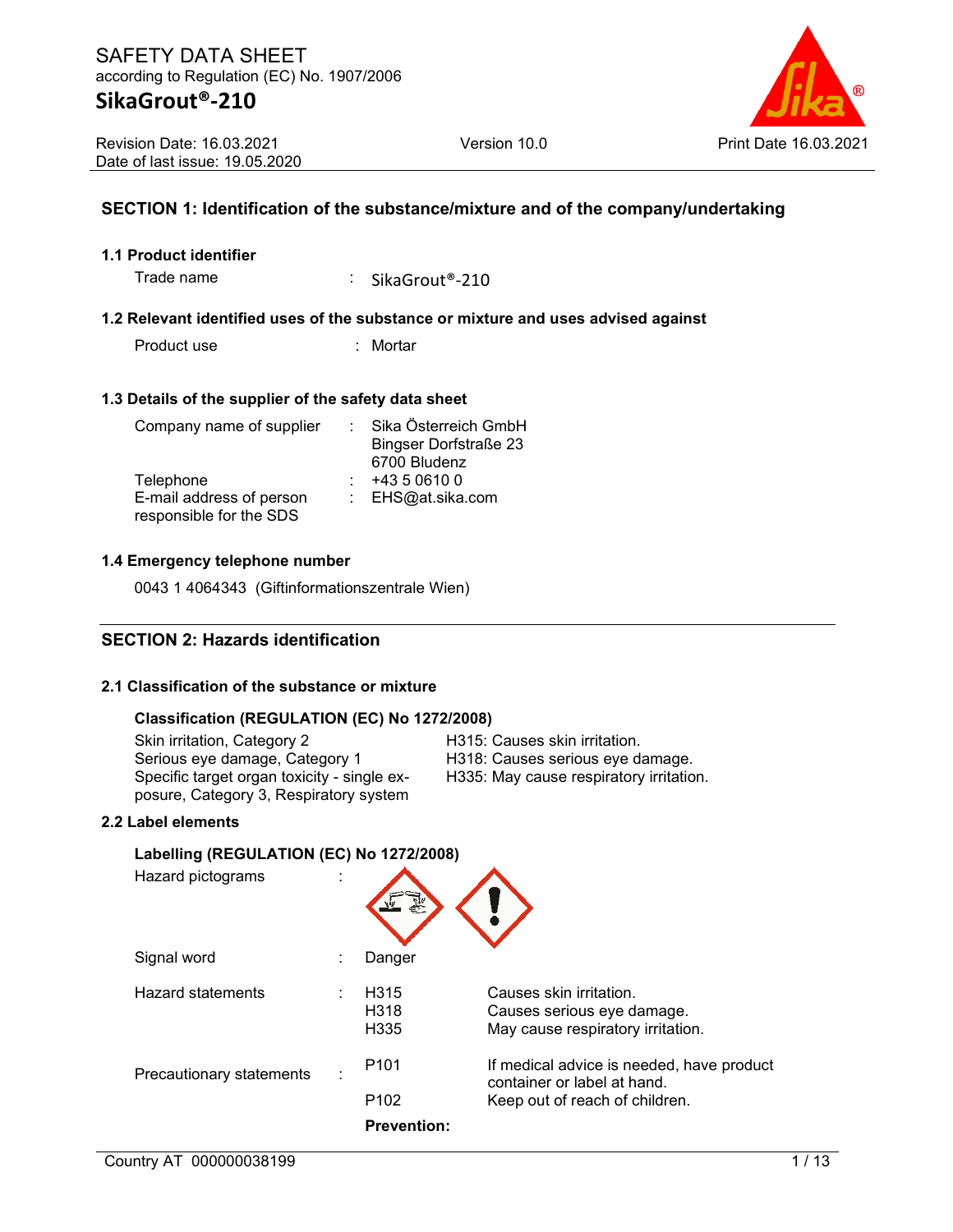# **SikaGrout®-210**

|                  | Print Date 16.03.2021                                                                                                                                      |                                                                        |
|------------------|------------------------------------------------------------------------------------------------------------------------------------------------------------|------------------------------------------------------------------------|
| P <sub>271</sub> | Use only outdoors or in a well-ventilated ar-                                                                                                              |                                                                        |
| P <sub>280</sub> | ea.<br>Wear protective gloves/ eye protection/ face<br>protection.                                                                                         |                                                                        |
| <b>Response:</b> |                                                                                                                                                            |                                                                        |
|                  | with water for several minutes. Remove con-<br>tact lenses, if present and easy to do. Con-<br>tinue rinsing. Immediately call a POISON<br>CENTER/ doctor. |                                                                        |
| Disposal:        |                                                                                                                                                            |                                                                        |
| P <sub>501</sub> | Dispose of contents/container in accordance<br>with local regulation.                                                                                      |                                                                        |
|                  |                                                                                                                                                            | Version 10.0<br>P305 + P351 + P338 + P310 IF IN EYES: Rinse cautiously |

#### **Hazardous components which must be listed on the label:**

Cement (chromium reduced)

### **2.3 Other hazards**

The content of soluble Chromium (VI) is not greater than 0,0002% in accordance with Annex XVII, Paragraph 47 of the EU Regulation 1907/2006. The product reacts highly alkaline with water.

This substance/mixture contains no components considered to be either persistent, bioaccumulative and toxic (PBT), or very persistent and very bioaccumulative (vPvB) at levels of 0.1% or higher.

Ecological information: The substance/mixture does not contain components considered to have endocrine disrupting properties according to REACH Article 57(f) or Commission Delegated regulation (EU) 2017/2100 or Commission Regulation (EU) 2018/605 at levels of 0.1% or higher.

Toxicological information: The substance/mixture does not contain components considered to have endocrine disrupting properties according to REACH Article 57(f) or Commission Delegated regulation (EU) 2017/2100 or Commission Regulation (EU) 2018/605 at levels of 0.1% or higher.

### **SECTION 3: Composition/information on ingredients**

#### **3.2 Mixtures**

#### **Components**

| Chemical name             | CAS-No.             | Classification         | Concentration |
|---------------------------|---------------------|------------------------|---------------|
|                           | EC-No.              |                        | (% w/w)       |
|                           | Registration number |                        |               |
| Cement (chromium reduced) | 65997-15-1          | Skin Irrit. 2; H315    | $>= 25 - 40$  |
|                           | 266-043-4           | Eye Dam. 1; H318       |               |
|                           |                     | <b>STOT SE 3; H335</b> |               |
|                           |                     | (Respiratory system)   |               |

For explanation of abbreviations see section 16.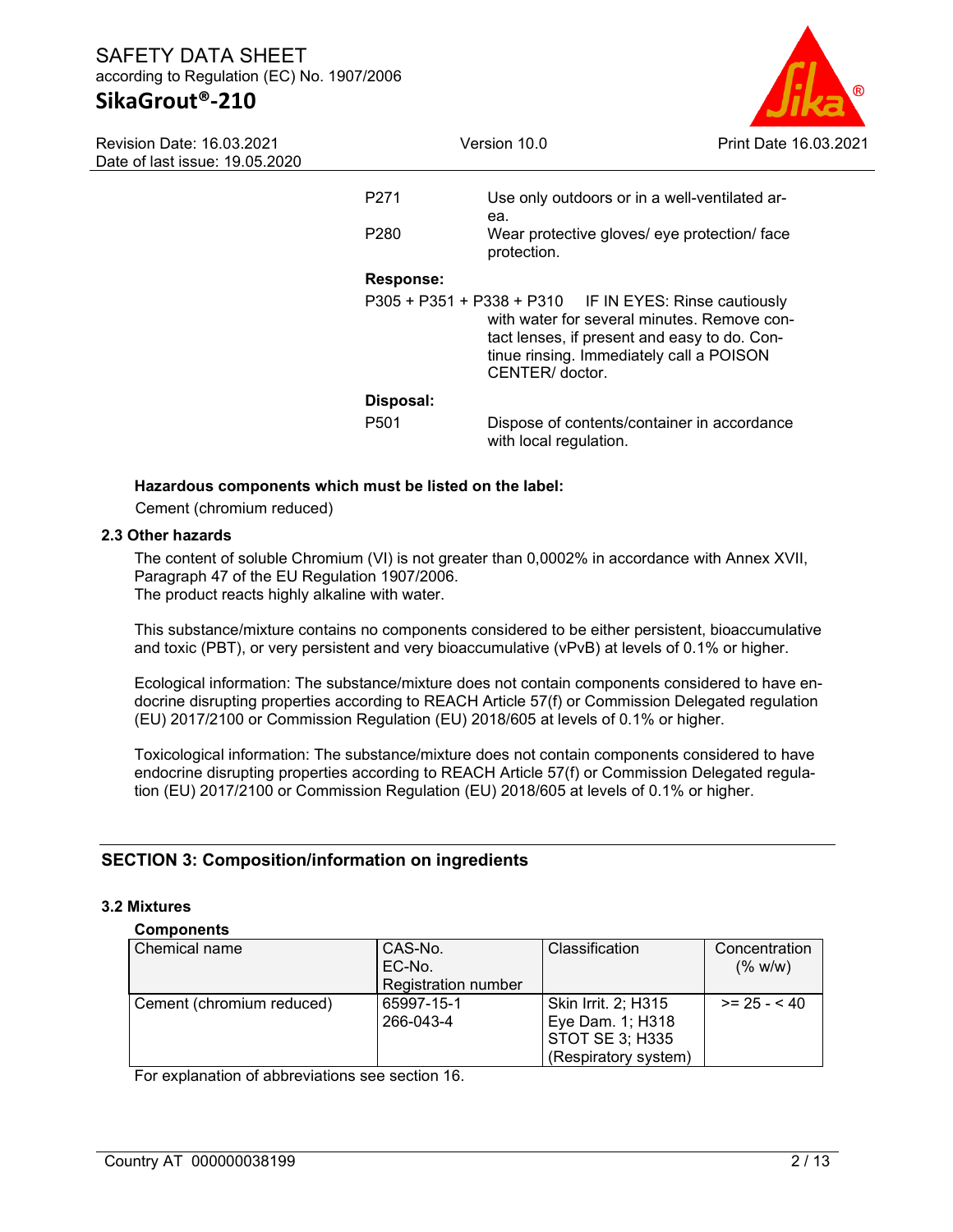Revision Date: 16.03.2021 Date of last issue: 19.05.2020



#### **SECTION 4: First aid measures**

| 4.1 Description of first aid measures                                          |   |                                                                                                                                                                                                                                                                                                                         |  |  |  |  |  |  |
|--------------------------------------------------------------------------------|---|-------------------------------------------------------------------------------------------------------------------------------------------------------------------------------------------------------------------------------------------------------------------------------------------------------------------------|--|--|--|--|--|--|
| General advice                                                                 |   | Move out of dangerous area.<br>Consult a physician.<br>Show this safety data sheet to the doctor in attendance.                                                                                                                                                                                                         |  |  |  |  |  |  |
| If inhaled                                                                     |   | Move to fresh air.<br>Consult a physician after significant exposure.                                                                                                                                                                                                                                                   |  |  |  |  |  |  |
| In case of skin contact                                                        | t | Take off contaminated clothing and shoes immediately.<br>Wash off with soap and plenty of water.<br>If symptoms persist, call a physician.                                                                                                                                                                              |  |  |  |  |  |  |
| In case of eye contact                                                         |   | Small amounts splashed into eyes can cause irreversible tis-<br>sue damage and blindness.<br>In the case of contact with eyes, rinse immediately with plenty<br>of water and seek medical advice.<br>Continue rinsing eyes during transport to hospital.<br>Remove contact lenses.<br>Keep eye wide open while rinsing. |  |  |  |  |  |  |
| If swallowed                                                                   |   | Do not induce vomiting without medical advice.<br>Rinse mouth with water.<br>Do not give milk or alcoholic beverages.<br>Never give anything by mouth to an unconscious person.                                                                                                                                         |  |  |  |  |  |  |
| 4.2 Most important symptoms and effects, both acute and delayed                |   |                                                                                                                                                                                                                                                                                                                         |  |  |  |  |  |  |
| Symptoms                                                                       |   | Cough<br>Respiratory disorder<br>Excessive lachrymation<br>Erythema<br>Dermatitis<br>See Section 11 for more detailed information on health effects<br>and symptoms.                                                                                                                                                    |  |  |  |  |  |  |
| <b>Risks</b>                                                                   |   | irritant effects                                                                                                                                                                                                                                                                                                        |  |  |  |  |  |  |
|                                                                                |   | Causes skin irritation.<br>Causes serious eye damage.<br>May cause respiratory irritation.                                                                                                                                                                                                                              |  |  |  |  |  |  |
| 4.3 Indication of any immediate medical attention and special treatment needed |   |                                                                                                                                                                                                                                                                                                                         |  |  |  |  |  |  |
| Treatment                                                                      |   | Treat symptomatically.                                                                                                                                                                                                                                                                                                  |  |  |  |  |  |  |

### **SECTION 5: Firefighting measures**

#### **5.1 Extinguishing media**

Suitable extinguishing media : In case of fire, use water/water spray/water jet/carbon diox-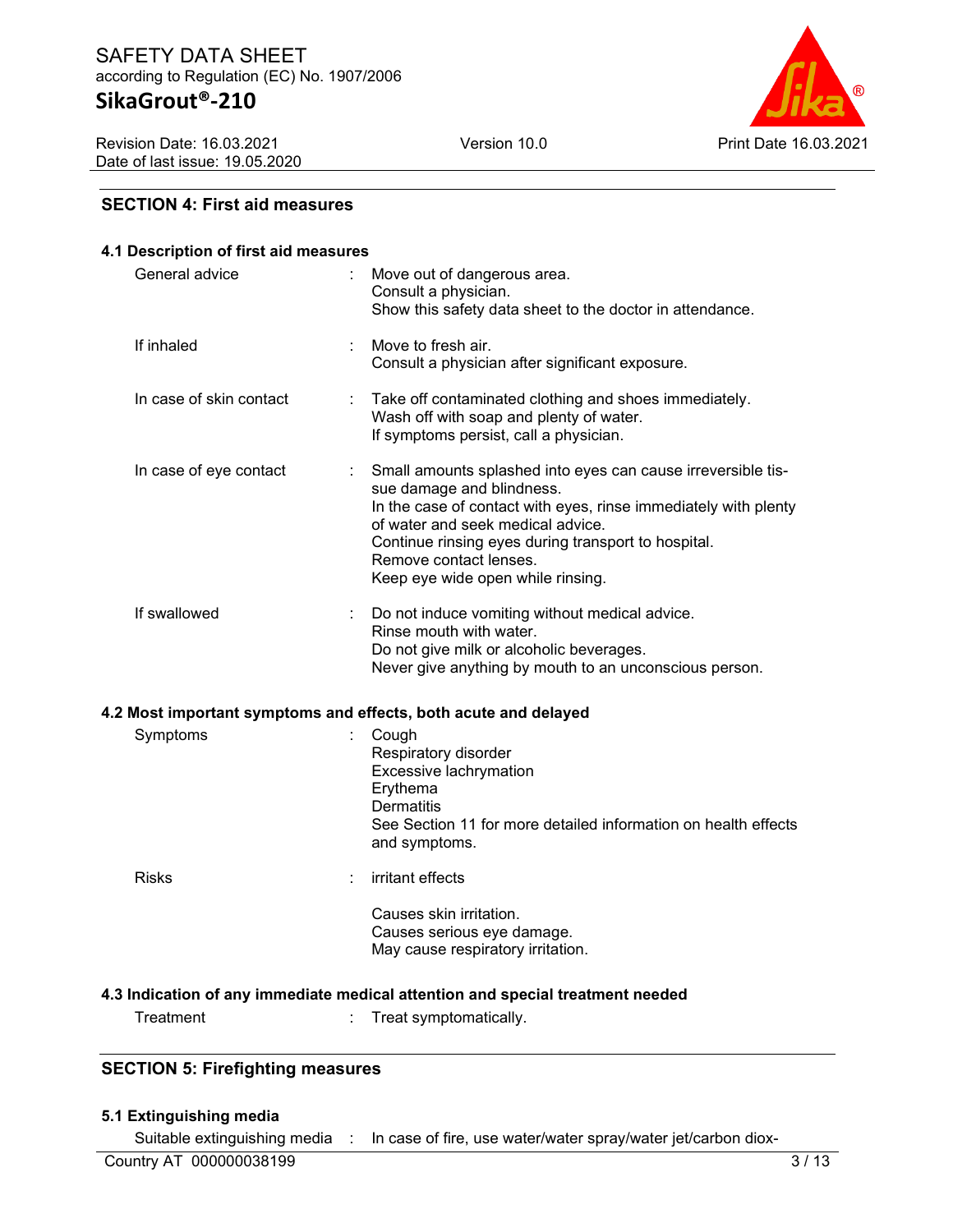

| <b>Revision Date: 16.03.2021</b> |
|----------------------------------|
| Date of last issue: 19.05.2020   |

ide/sand/foam/alcohol resistant foam/chemical powder for extinction.

### **5.2 Special hazards arising from the substance or mixture**

|      | Hazardous combustion prod- : No hazardous combustion products are known |
|------|-------------------------------------------------------------------------|
| ucts |                                                                         |
|      |                                                                         |

### **5.3 Advice for firefighters**

| for firefighters    | Special protective equipment : In the event of fire, wear self-contained breathing apparatus. |
|---------------------|-----------------------------------------------------------------------------------------------|
| Further information | : Standard procedure for chemical fires.                                                      |

### **SECTION 6: Accidental release measures**

#### **6.1 Personal precautions, protective equipment and emergency procedures**

| Personal precautions          | : Use personal protective equipment.<br>Avoid breathing dust.<br>Deny access to unprotected persons. |  |
|-------------------------------|------------------------------------------------------------------------------------------------------|--|
| 6.2 Environmental precautions |                                                                                                      |  |

#### Environmental precautions : Try to prevent the material from entering drains or water courses. No special environmental precautions required.

### **6.3 Methods and material for containment and cleaning up**

Methods for cleaning up : Pick up and arrange disposal without creating dust. Keep in suitable, closed containers for disposal.

### **6.4 Reference to other sections**

For personal protection see section 8.

### **SECTION 7: Handling and storage**

#### **7.1 Precautions for safe handling**

| Advice on safe handling                            |   | Avoid exceeding the given occupational exposure limits (see<br>section 8).<br>Do not get in eyes, on skin, or on clothing.<br>For personal protection see section 8.<br>Smoking, eating and drinking should be prohibited in the ap-<br>plication area.<br>Follow standard hygiene measures when handling chemical<br>products |
|----------------------------------------------------|---|--------------------------------------------------------------------------------------------------------------------------------------------------------------------------------------------------------------------------------------------------------------------------------------------------------------------------------|
| Advice on protection against<br>fire and explosion | ÷ | Avoid dust formation. Provide appropriate exhaust ventilation<br>at places where dust is formed.                                                                                                                                                                                                                               |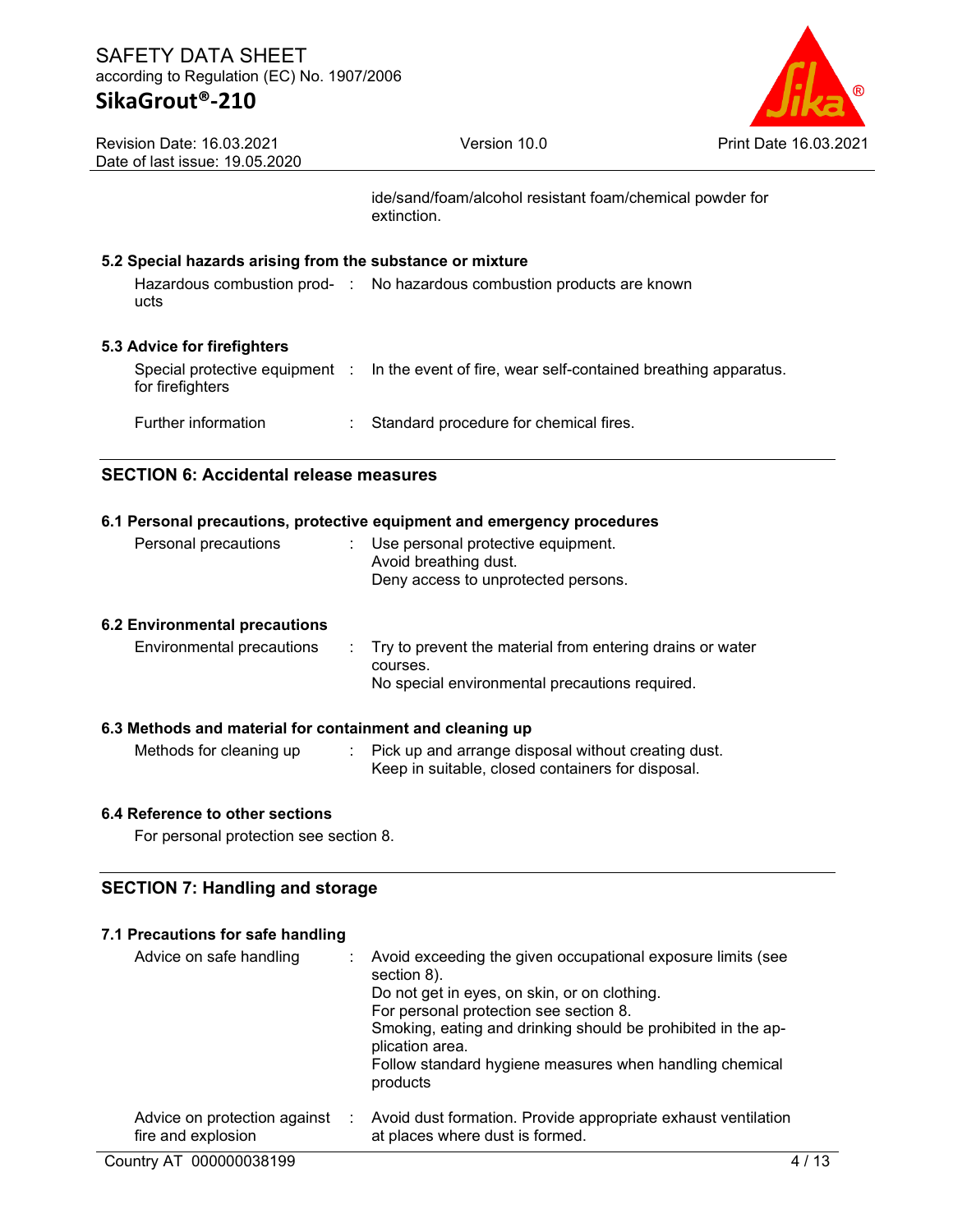Revision Date: 16.03.2021 Date of last issue: 19.05.2020



| Hygiene measures                                                 | Handle in accordance with good industrial hygiene and safety<br>practice. When using do not eat or drink. When using do not<br>smoke. Wash hands before breaks and at the end of workday. |
|------------------------------------------------------------------|-------------------------------------------------------------------------------------------------------------------------------------------------------------------------------------------|
| 7.2 Conditions for safe storage, including any incompatibilities |                                                                                                                                                                                           |
| Requirements for storage<br>areas and containers                 | Keep container tightly closed in a dry and well-ventilated<br>place. Store in accordance with local regulations.                                                                          |
| Storage class (TRGS 510)                                         | : 13, Non Combustible Solids                                                                                                                                                              |
| Further information on stor-<br>age stability                    | $\therefore$ Keep in a dry place.<br>No decomposition if stored and applied as directed.                                                                                                  |
| 7.3 Specific end use(s)                                          |                                                                                                                                                                                           |

### **SECTION 8: Exposure controls/personal protection**

#### **8.1 Control parameters**

#### **Occupational Exposure Limits**

| Components                | CAS-No.    | Value type (Form<br>of exposure) | Control parame-<br>ters' | Basis * |
|---------------------------|------------|----------------------------------|--------------------------|---------|
| Cement (chromium reduced) | 65997-15-1 | MAK-TMW (inhal-<br>able dust)    | $5 \text{ ma/m}$         | AT OEL  |

\*Values in the table refer to the latest EU-OEL and to the (Grenzwerteverordnung GKV ).

#### **general dust value**

| Form of exposure   | Value type | Control parameters  | <b>Basis</b> |
|--------------------|------------|---------------------|--------------|
| alveolate part     | TRK-TMW    | $5 \text{ mg/m}$    | AT OEL       |
|                    |            |                     |              |
| inhalable fraction | TRK-TMW    | $10 \text{ mg/m}$   | AT OEL       |
|                    |            |                     |              |
| alveolate part     | TRK-KZW    | $10 \text{ mg/m}$   | AT OEL       |
|                    |            |                     |              |
| inhalable fraction | TRK-KZW    | $20 \text{ mg/m}$ 3 | AT OEL       |

### **8.2 Exposure controls**

| Personal protective equipment |                                                                                                                                                                                                                  |
|-------------------------------|------------------------------------------------------------------------------------------------------------------------------------------------------------------------------------------------------------------|
| Eye protection                | Safety glasses with side-shields conforming to EN166<br>Eye wash bottle with pure water                                                                                                                          |
| Hand protection               | : Chemical-resistant, impervious gloves complying with an ap-<br>proved standard must be worn at all times when handling<br>chemical products. Reference number EN 374. Follow manu-<br>facturer specifications. |
|                               | Recommended: Butyl rubber/nitrile rubber gloves.<br>Contaminated gloves should be removed.                                                                                                                       |
| Skin and body protection      | Dust impervious protective suit<br>÷<br>Protective clothing (e.g. Safety shoes acc. to EN ISO 20345,                                                                                                             |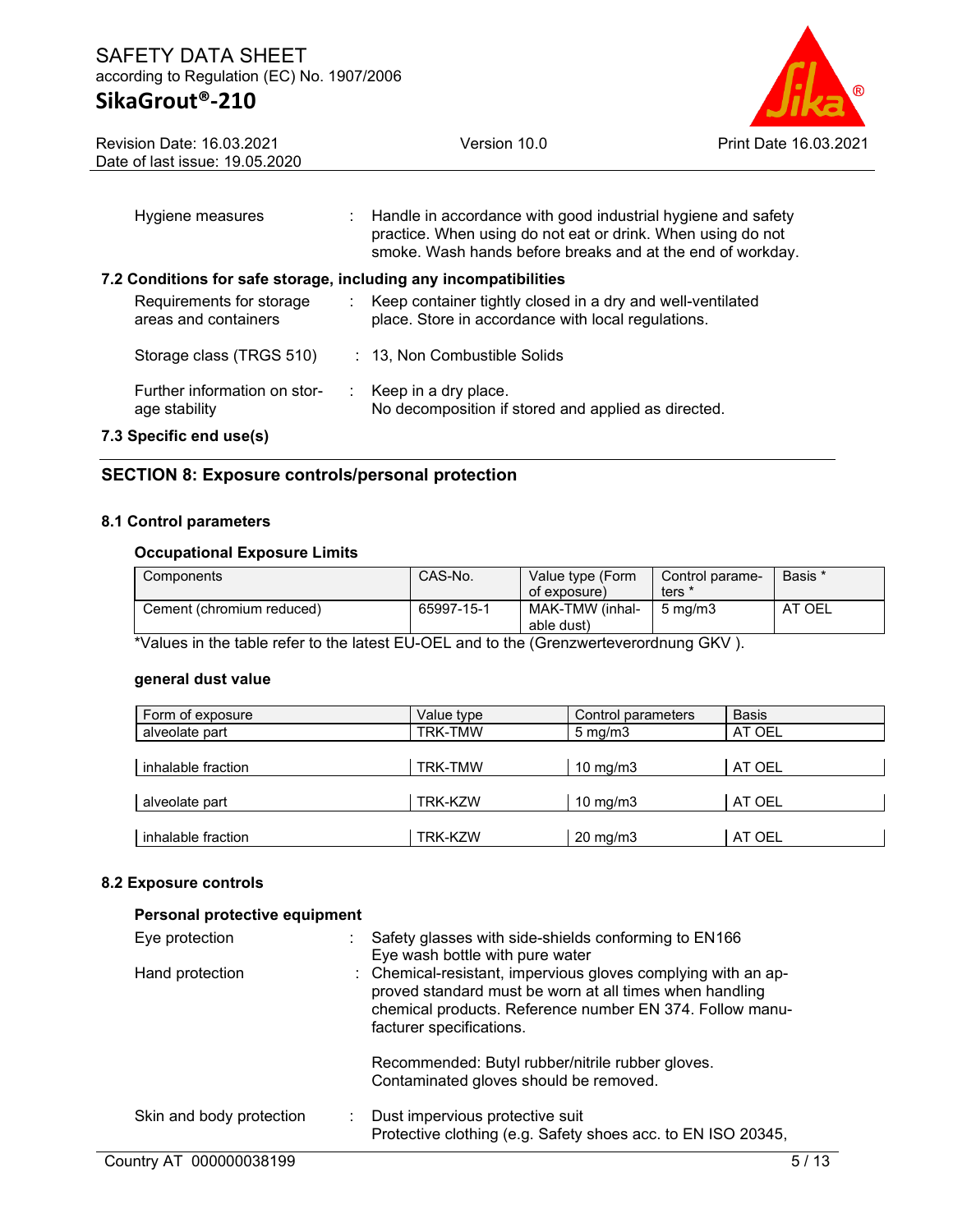# **SikaGrout®-210**



| Revision Date: 16.03.2021      | Version 10.0 | Print |
|--------------------------------|--------------|-------|
| Date of last issue: 19.05.2020 |              |       |

| Respiratory protection                 | long-sleeved working clothing, long trousers). Rubber aprons<br>and protective boots are additionaly recommended for mixing<br>and stirring work.<br>: In case of inadequate ventilation wear respiratory protection.<br>Respirator selection must be based on known or anticipated<br>exposure levels, the hazards of the product and the safe work-<br>ing limits of the selected respirator.<br>particulate filter P<br>P1: Inert material; P2, P3: hazardous substances<br>Ensure adequate ventilation. This can be achieved by local |
|----------------------------------------|-------------------------------------------------------------------------------------------------------------------------------------------------------------------------------------------------------------------------------------------------------------------------------------------------------------------------------------------------------------------------------------------------------------------------------------------------------------------------------------------------------------------------------------------|
|                                        | exhaust extraction or by general ventilation. (EN 689 - Meth-<br>ods for determining inhalation exposure). This applies in par-<br>ticular to the mixing / stirring area. In case this is not sufficent<br>to keep the concentrations under the occupational exposure<br>limits then respiration protection measures must be used.                                                                                                                                                                                                        |
| <b>Environmental exposure controls</b> |                                                                                                                                                                                                                                                                                                                                                                                                                                                                                                                                           |
| General advice                         | : Try to prevent the material from entering drains or water<br>courses.                                                                                                                                                                                                                                                                                                                                                                                                                                                                   |

No special environmental precautions required.

# **SECTION 9: Physical and chemical properties**

#### **9.1 Information on basic physical and chemical properties**

| Physical state<br>Appearance<br>Colour<br>Odour<br>Odour Threshold |     | solid<br>powder<br>grey<br>odourless<br>No data available |
|--------------------------------------------------------------------|-----|-----------------------------------------------------------|
| рH                                                                 | t.  | > 11 (20 °C)<br>Concentration: 50 %                       |
| Melting point/range / Freezing                                     |     | : No data available                                       |
| point<br>Boiling point/boiling range                               | × 1 | No data available                                         |
| Flash point                                                        | ÷   | Not applicable                                            |
| Evaporation rate                                                   | t   | No data available                                         |
| Flammability (solid, gas)                                          | t.  | No data available                                         |
| Upper explosion limit / Upper<br>flammability limit                |     | : No data available                                       |
| Lower explosion limit / Lower<br>flammability limit                | t.  | No data available                                         |
| Vapour pressure                                                    | t.  | Not applicable                                            |
| Relative vapour density                                            | t.  | No data available                                         |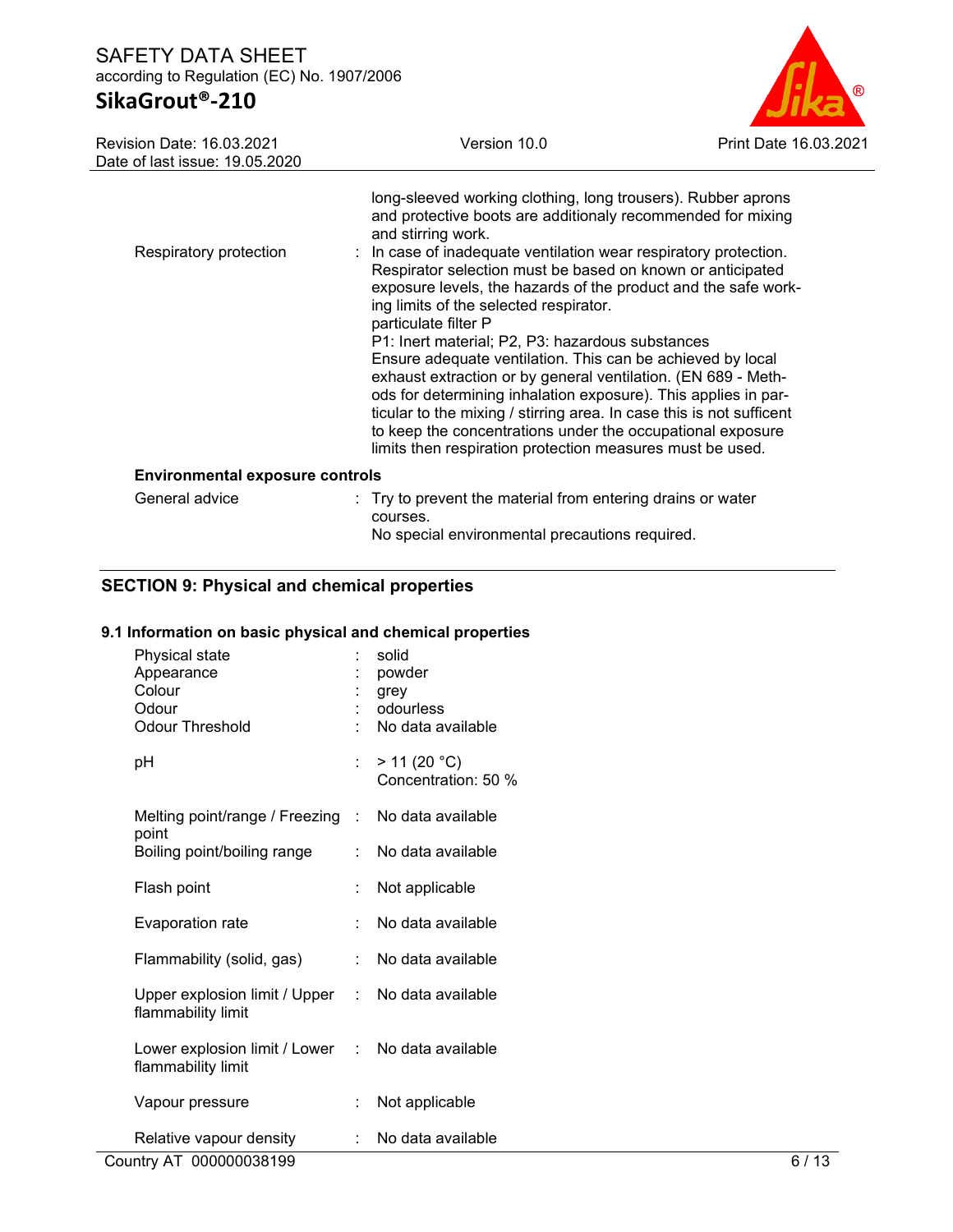### SAFETY DATA SHEET according to Regulation (EC) No. 1907/2006 **SikaGrout®-210**

#### Revision Date: 16.03.2021 Date of last issue: 19.05.2020





| Density                                    |          | No data available |
|--------------------------------------------|----------|-------------------|
| Bulk density<br>Solubility(ies)            | t i      | ca. 1.500 kg/m3   |
| Water solubility                           | t.       | insoluble         |
| Solubility in other solvents               | <b>.</b> | No data available |
| Partition coefficient: n-<br>octanol/water | × 1      | No data available |
| Auto-ignition temperature                  |          | No data available |
| Decomposition temperature                  | × 1      | No data available |
| Viscosity                                  |          |                   |
| Viscosity, dynamic                         | t.       | No data available |
| Viscosity, kinematic                       |          | Not applicable    |
| Explosive properties                       | t.       | No data available |
| Oxidizing properties                       |          | No data available |

#### **9.2 Other information**

No data available

### **SECTION 10: Stability and reactivity**

#### **10.1 Reactivity**

No dangerous reaction known under conditions of normal use.

#### **10.2 Chemical stability**

The product is chemically stable.

### **10.3 Possibility of hazardous reactions**

```
Hazardous reactions : No hazards to be specially mentioned.
```
### **10.4 Conditions to avoid**

| Conditions to avoid |  | No data available |
|---------------------|--|-------------------|
|---------------------|--|-------------------|

### **10.5 Incompatible materials**

Materials to avoid : No data available

#### **10.6 Hazardous decomposition products**

No decomposition if stored and applied as directed.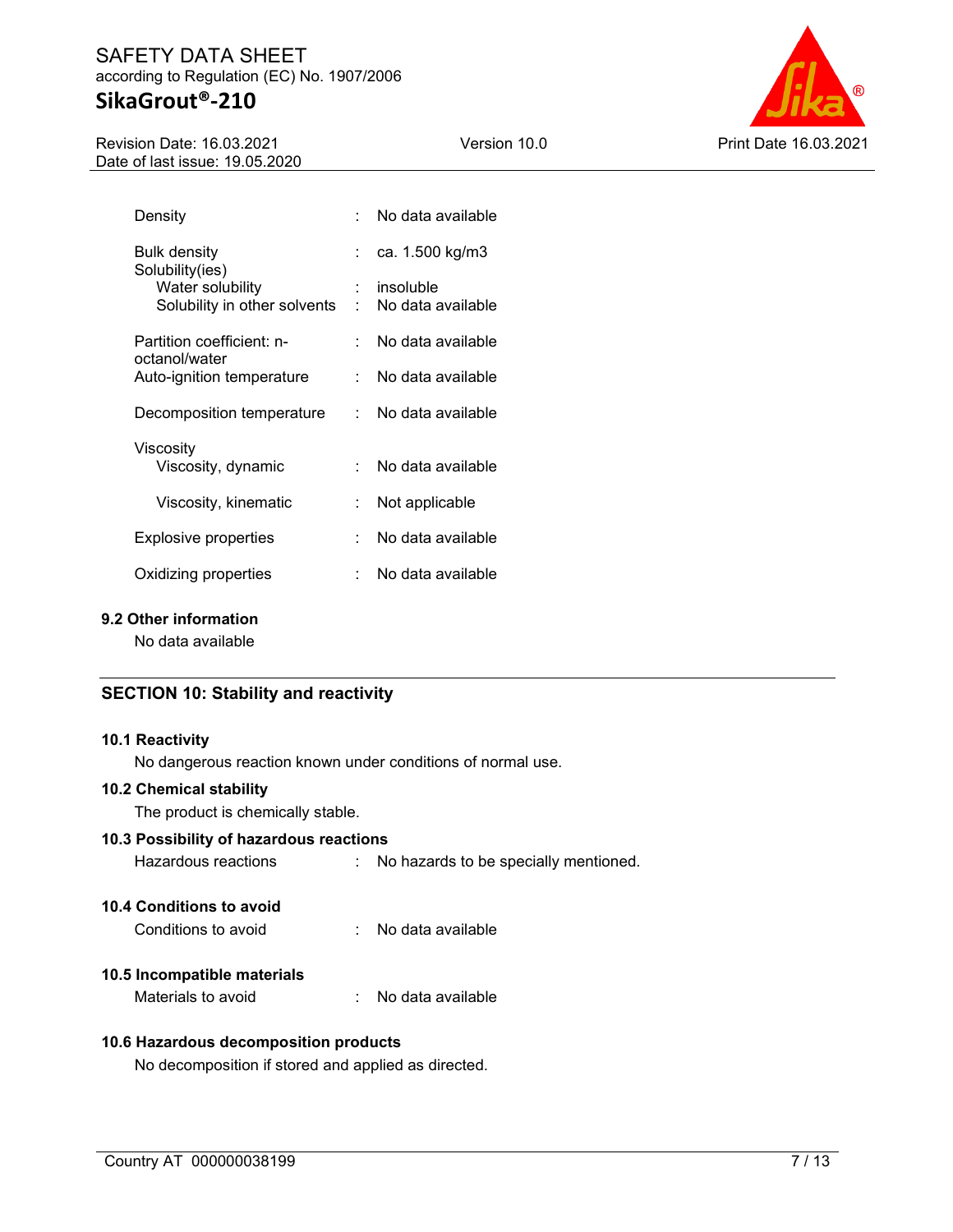Revision Date: 16.03.2021 Date of last issue: 19.05.2020



### **SECTION 11: Toxicological information**

#### **11.1 Information on hazard classes as defined in Regulation (EC) No 1272/2008**

#### **Acute toxicity**

Not classified based on available information.

#### **Skin corrosion/irritation** Causes skin irritation.

# **Serious eye damage/eye irritation**

Causes serious eye damage.

#### **Respiratory or skin sensitisation**

#### **Skin sensitisation**

Not classified based on available information.

# **Respiratory sensitisation**

Not classified based on available information.

### **Germ cell mutagenicity**

Not classified based on available information.

### **Carcinogenicity**

Not classified based on available information.

#### **Reproductive toxicity**

Not classified based on available information.

# **STOT - single exposure**

May cause respiratory irritation.

### **STOT - repeated exposure**

Not classified based on available information.

#### **Aspiration toxicity**

Not classified based on available information.

### **11.2 Information on other hazards**

### **Endocrine disrupting properties**

### **Product:**

Assessment : The substance/mixture does not contain components considered to have endocrine disrupting properties according to REACH Article 57(f) or Commission Delegated regulation (EU) 2017/2100 or Commission Regulation (EU) 2018/605 at levels of 0.1% or higher.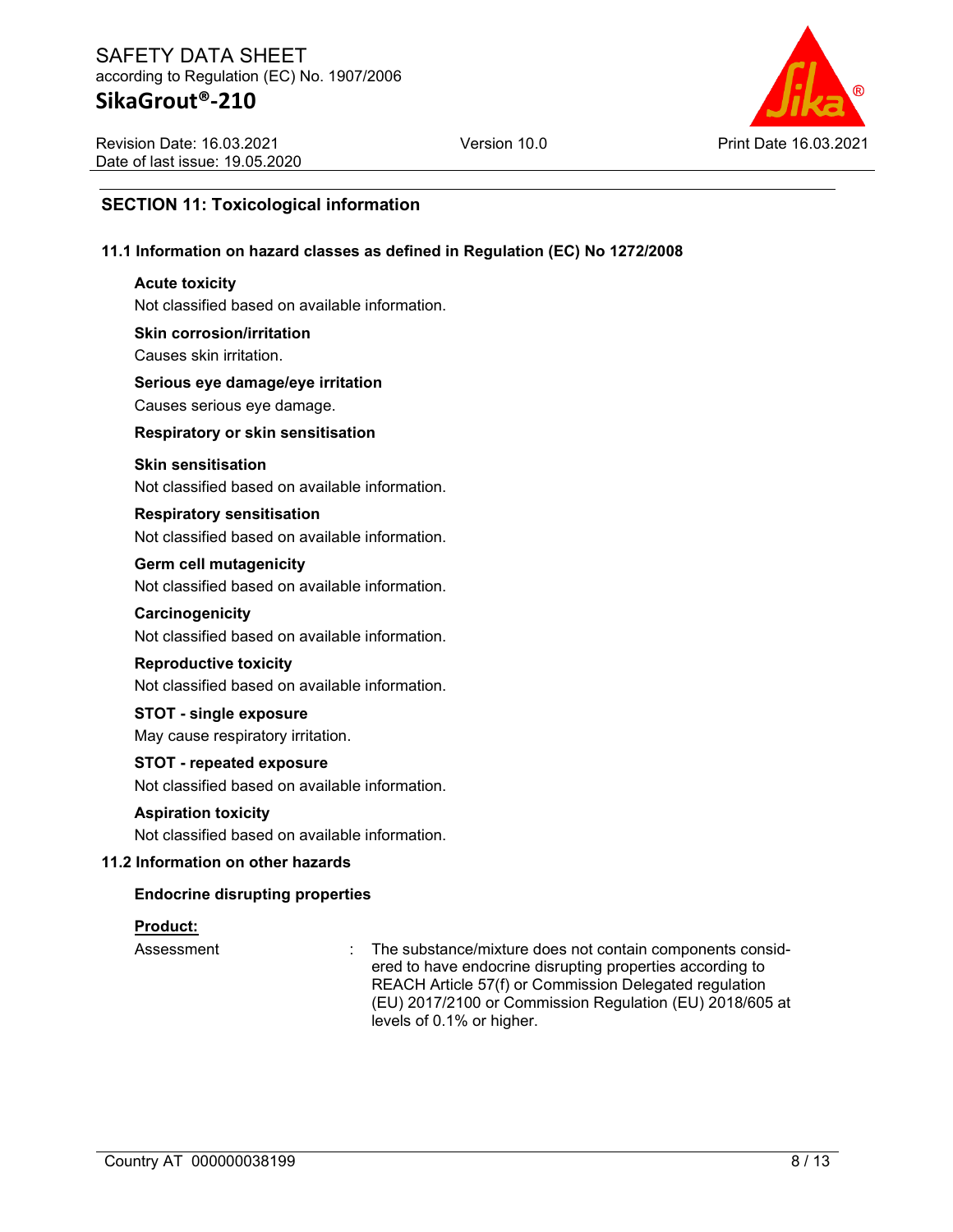Revision Date: 16.03.2021 Date of last issue: 19.05.2020



### **SECTION 12: Ecological information**

#### **12.1 Toxicity**

No data available

# **12.2 Persistence and degradability**

No data available

#### **12.3 Bioaccumulative potential**

No data available

#### **12.4 Mobility in soil**

No data available

#### **12.5 Results of PBT and vPvB assessment**

**Product:**

| Assessment |  |
|------------|--|
|            |  |

: This substance/mixture contains no components considered to be either persistent, bioaccumulative and toxic (PBT), or very persistent and very bioaccumulative (vPvB) at levels of 0.1% or higher..

#### **12.6 Endocrine disrupting properties**

#### **Product:**

Assessment : The substance/mixture does not contain components considered to have endocrine disrupting properties according to REACH Article 57(f) or Commission Delegated regulation (EU) 2017/2100 or Commission Regulation (EU) 2018/605 at levels of 0.1% or higher.

#### **12.7 Other adverse effects**

#### **Product:**

| Additional ecological infor- |  | : There is no data available for this product. |  |  |
|------------------------------|--|------------------------------------------------|--|--|
| mation                       |  |                                                |  |  |

### **SECTION 13: Disposal considerations**

#### **13.1 Waste treatment methods**

| Product | The generation of waste should be avoided or minimized<br>wherever possible.                |
|---------|---------------------------------------------------------------------------------------------|
|         | Empty containers or liners may retain some product residues.                                |
|         | This material and its container must be disposed of in a safe                               |
|         | way.                                                                                        |
|         | Dispose of surplus and non-recyclable products via a licensed<br>waste disposal contractor. |
|         | Disposal of this product, solutions and any by-products should                              |
|         | at all times comply with the requirements of environmental                                  |
|         | protection and waste disposal legislation and any regional                                  |
|         | local authority requirements.                                                               |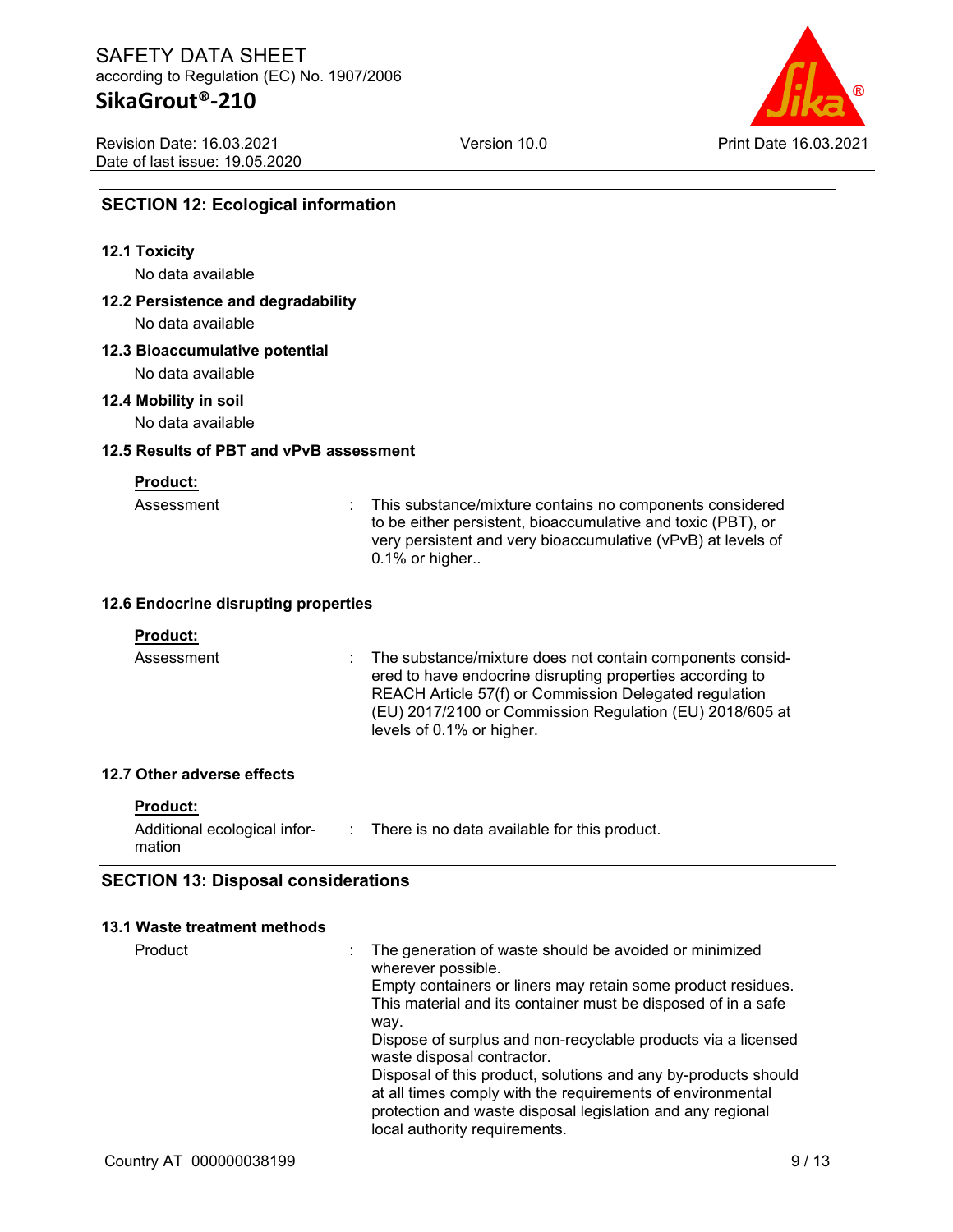# **SikaGrout®-210**



| <b>Revision Date: 16.03.2021</b><br>Date of last issue: 19.05.2020 |  | Version 10.0                                                                                                                                                                                                                      | Print Date 16.03.2021 |  |  |
|--------------------------------------------------------------------|--|-----------------------------------------------------------------------------------------------------------------------------------------------------------------------------------------------------------------------------------|-----------------------|--|--|
|                                                                    |  | Avoid dispersal of spilled material and runoff and contact with<br>soil, waterways, drains and sewers.                                                                                                                            |                       |  |  |
| Austria - Waste catalogue                                          |  | : 51541                                                                                                                                                                                                                           |                       |  |  |
| Contaminated packaging                                             |  | Completely emptied packagings can be given for recycling.<br>Packaging containing remains of dangerous substances, as<br>well as packagings disposed of remains can be unharmed<br>eliminated in accordance with the regulations. |                       |  |  |
|                                                                    |  | 15 01 10* packaging containing residues of or contaminated<br>by dangerous substances                                                                                                                                             |                       |  |  |

### **SECTION 14: Transport information**

### **14.1 UN number**

Not regulated as a dangerous good

### **14.2 UN proper shipping name**

Not regulated as a dangerous good

#### **14.3 Transport hazard class(es)**

Not regulated as a dangerous good

#### **14.4 Packing group**

Not regulated as a dangerous good

#### **14.5 Environmental hazards**

Not regulated as a dangerous good

#### **14.6 Special precautions for user**

Not applicable

#### **14.7 Transport in bulk according to Annex II of Marpol and the IBC Code**

Not applicable for product as supplied.

### **SECTION 15: Regulatory information**

#### **15.1 Safety, health and environmental regulations/legislation specific for the substance or mixture**

| REACH - Restrictions on the manufacture, placing on<br>the market and use of certain dangerous substances,<br>preparations and articles (Annex XVII) | Conditions of restriction for the fol-<br>lowing entries should be considered:<br>Cement (chromium reduced)<br>(Number on list 47)<br>formaldehyde (Number on list 72,<br>28) |
|------------------------------------------------------------------------------------------------------------------------------------------------------|-------------------------------------------------------------------------------------------------------------------------------------------------------------------------------|
| International Chemical Weapons Convention (CWC)<br><b>Schedules of Toxic Chemicals and Precursors</b>                                                | Not applicable                                                                                                                                                                |
| REACH - Candidate List of Substances of Very High                                                                                                    | : None of the components are listed                                                                                                                                           |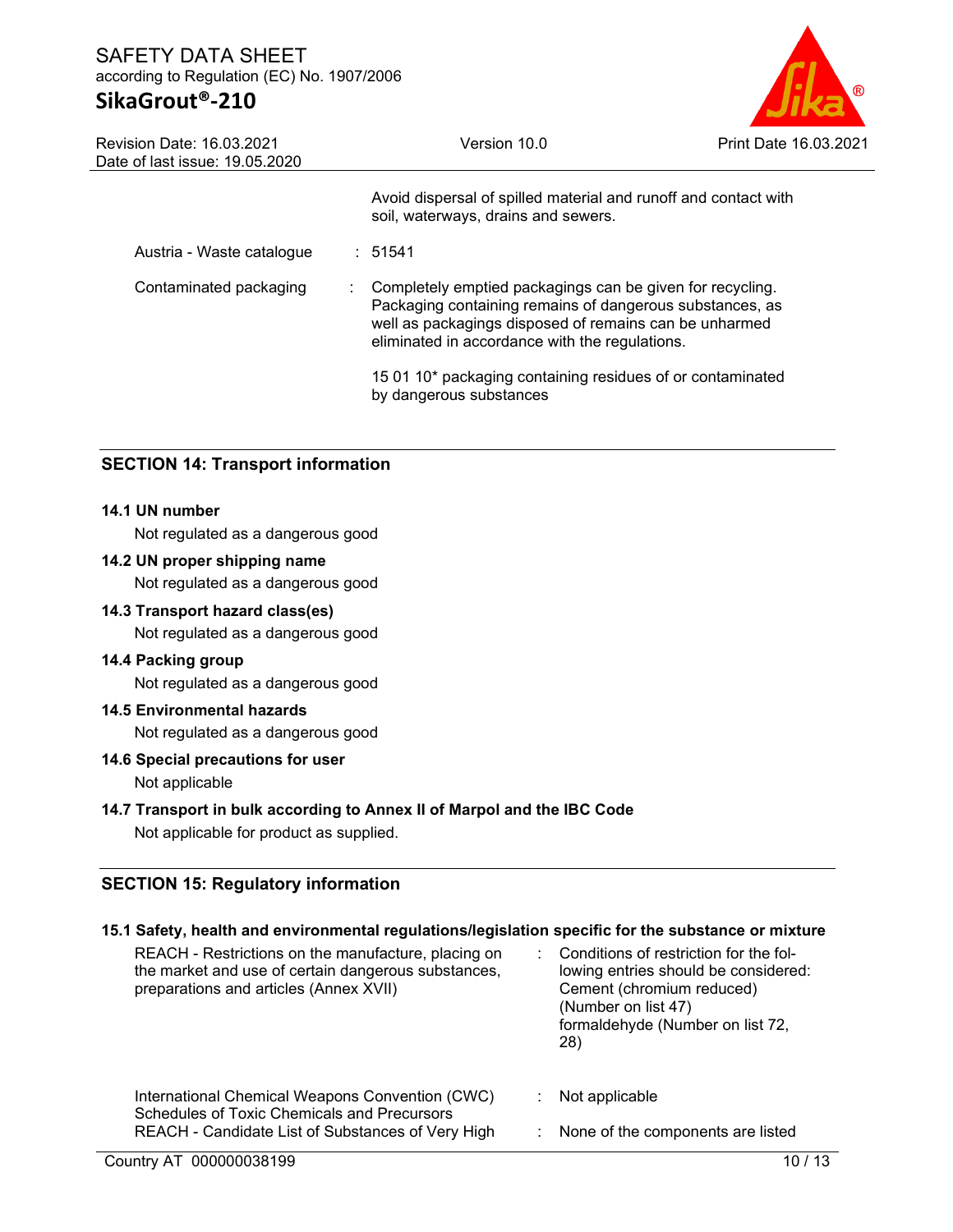# **SikaGrout®-210**

Revision Date: 16.03.2021 Date of last issue: 19.05.2020 Version 10.0 Print Date 16.03.2021

|                                                                                                                                                                                | Concern for Authorisation (Article 59).<br>REACH - List of substances subject to authorisation<br>(Annex XIV)                          |                                                                                                                                                                                                             |   | $(=>0.1\%)$ .<br>Not applicable                         |  |
|--------------------------------------------------------------------------------------------------------------------------------------------------------------------------------|----------------------------------------------------------------------------------------------------------------------------------------|-------------------------------------------------------------------------------------------------------------------------------------------------------------------------------------------------------------|---|---------------------------------------------------------|--|
|                                                                                                                                                                                | Regulation (EC) No 1005/2009 on substances that de-<br>plete the ozone layer                                                           |                                                                                                                                                                                                             | ÷ | Not applicable                                          |  |
|                                                                                                                                                                                | Regulation (EU) 2019/1021 on persistent organic pollu-<br>tants (recast)                                                               |                                                                                                                                                                                                             | ÷ | Not applicable                                          |  |
|                                                                                                                                                                                | Regulation (EC) No 649/2012 of the European Parlia-<br>ment and the Council concerning the export and import<br>of dangerous chemicals |                                                                                                                                                                                                             | ÷ | Not applicable                                          |  |
|                                                                                                                                                                                | <b>REACH Information:</b>                                                                                                              | All substances contained in our Products are<br>- registered by our upstream suppliers, and/or<br>- registered by us, and/or<br>- excluded from the regulation, and/or<br>- exempted from the registration. |   |                                                         |  |
|                                                                                                                                                                                | Risk classification according<br>$\langle \cdot \rangle$<br>to VbF                                                                     | Not applicable                                                                                                                                                                                              |   |                                                         |  |
| Seveso III: Directive 2012/18/EU of the European Parliament and of the Council on the control of ma-<br>jor-accident hazards involving dangerous substances.<br>Not applicable |                                                                                                                                        |                                                                                                                                                                                                             |   |                                                         |  |
|                                                                                                                                                                                | Water contaminating class<br>÷<br>(Germany)                                                                                            | WGK 1 slightly hazardous to water<br>Classification according to AwSV, Annex 1 (5.2)                                                                                                                        |   |                                                         |  |
|                                                                                                                                                                                | Volatile organic compounds<br>÷                                                                                                        | (VOCV)<br>no VOC duties                                                                                                                                                                                     |   | Law on the incentive tax for volatile organic compounds |  |
|                                                                                                                                                                                |                                                                                                                                        |                                                                                                                                                                                                             |   |                                                         |  |

GISCODE : ZP 1

#### **Other regulations:**

This preparation is chromium VI reduced (< 2ppm) according 2003/53/EC. The chromium reduction is guaranteed under dry storage in the orignal packaging till date of expiration. Anyway contact with skin has to be avoided and can lead to long-term demages of the skin.

#### **15.2 Chemical safety assessment**

No Chemical Safety Assessment has been carried out for this mixture by the supplier.

# **SECTION 16: Other information**

#### **Full text of H-Statements**

| H <sub>315</sub><br>H318<br>H335 |  | : Causes skin irritation.<br>: Causes serious eye damage.<br>: May cause respiratory irritation. |
|----------------------------------|--|--------------------------------------------------------------------------------------------------|
|----------------------------------|--|--------------------------------------------------------------------------------------------------|

**Full text of other abbreviations**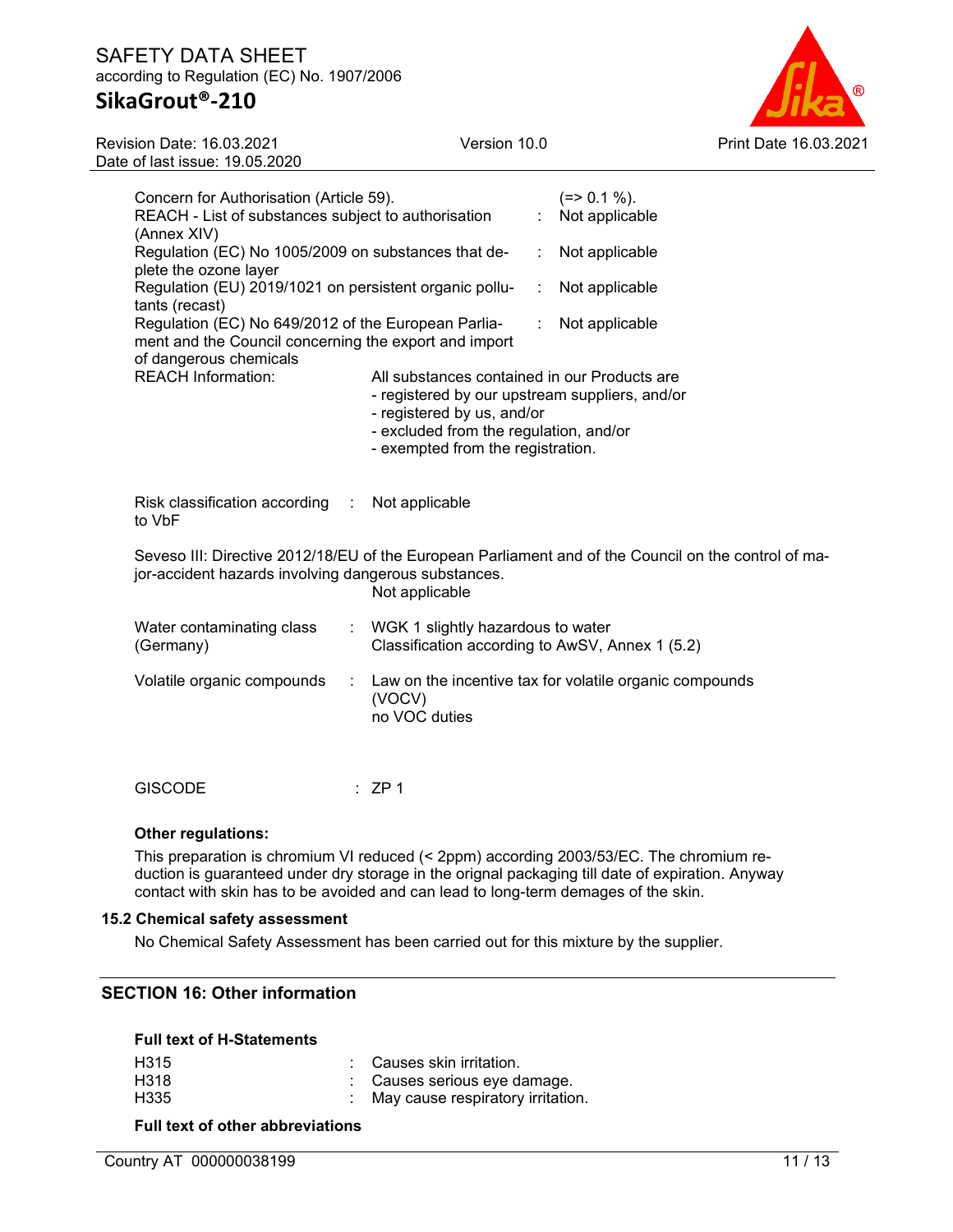# **SikaGrout®-210**

Revision Date: 16.03.2021 Date of last issue: 19.05.2020



| Eye Dam.<br>Skin Irrit. |    | Serious eye damage<br>Skin irritation                          |
|-------------------------|----|----------------------------------------------------------------|
| STOT SE                 |    | Specific target organ toxicity - single exposure               |
| AT OEL                  |    | Austria. Limit values regulation - Annex I: Substance list     |
| AT OEL / MAK-TMW        |    | <b>Time Weighted Average</b>                                   |
|                         |    | <b>Time Weighted Average</b>                                   |
| AT OEL / TRK-TMW        |    |                                                                |
| AT OEL / TRK-KZW        |    | Short Term Exposure Limit                                      |
| <b>ADR</b>              |    | European Agreement concerning the International Carriage of    |
|                         |    | Dangerous Goods by Road                                        |
| <b>CAS</b>              |    | <b>Chemical Abstracts Service</b>                              |
| <b>DNEL</b>             |    | Derived no-effect level                                        |
| <b>EC50</b>             |    | Half maximal effective concentration                           |
| <b>GHS</b>              |    | <b>Globally Harmonized System</b>                              |
| <b>IATA</b>             |    | International Air Transport Association                        |
| <b>IMDG</b>             |    | International Maritime Code for Dangerous Goods                |
| LD50                    |    | Median lethal dosis (the amount of a material, given all at    |
|                         |    | once, which causes the death of 50% (one half) of a group of   |
|                         |    | test animals)                                                  |
| <b>LC50</b>             | t. | Median lethal concentration (concentrations of the chemical in |
|                         |    | air that kills 50% of the test animals during the observation  |
|                         |    | period)                                                        |
| <b>MARPOL</b>           |    | International Convention for the Prevention of Pollution from  |
|                         |    | Ships, 1973 as modified by the Protocol of 1978                |
| OEL                     |    | Occupational Exposure Limit                                    |
| <b>PBT</b>              |    | Persistent, bioaccumulative and toxic                          |
| <b>PNEC</b>             |    | Predicted no effect concentration                              |
| <b>REACH</b>            |    | Regulation (EC) No 1907/2006 of the European Parliament        |
|                         |    | and of the Council of 18 December 2006 concerning the Reg-     |
|                         |    | istration, Evaluation, Authorisation and Restriction of Chemi- |
|                         |    | cals (REACH), establishing a European Chemicals Agency         |
| <b>SVHC</b>             |    | Substances of Very High Concern                                |
| vPvB                    |    | Very persistent and very bioaccumulative                       |
|                         |    |                                                                |

### **Further information**

| <b>Classification of the mixture:</b> | <b>Classification procedure:</b> |                    |
|---------------------------------------|----------------------------------|--------------------|
| Skin Irrit. 2                         | H315                             | Calculation method |
| Eve Dam. 1                            | H318                             | Calculation method |
| STOT SE 3                             | H335                             | Calculation method |

The information contained in this Safety Data Sheet corresponds to our level of knowledge at the time of publication. All warranties are excluded. Our most current General Sales Conditions shall apply. Please consult the product data sheet prior to any use and processing.

Changes as compared to previous version !

AT / EN